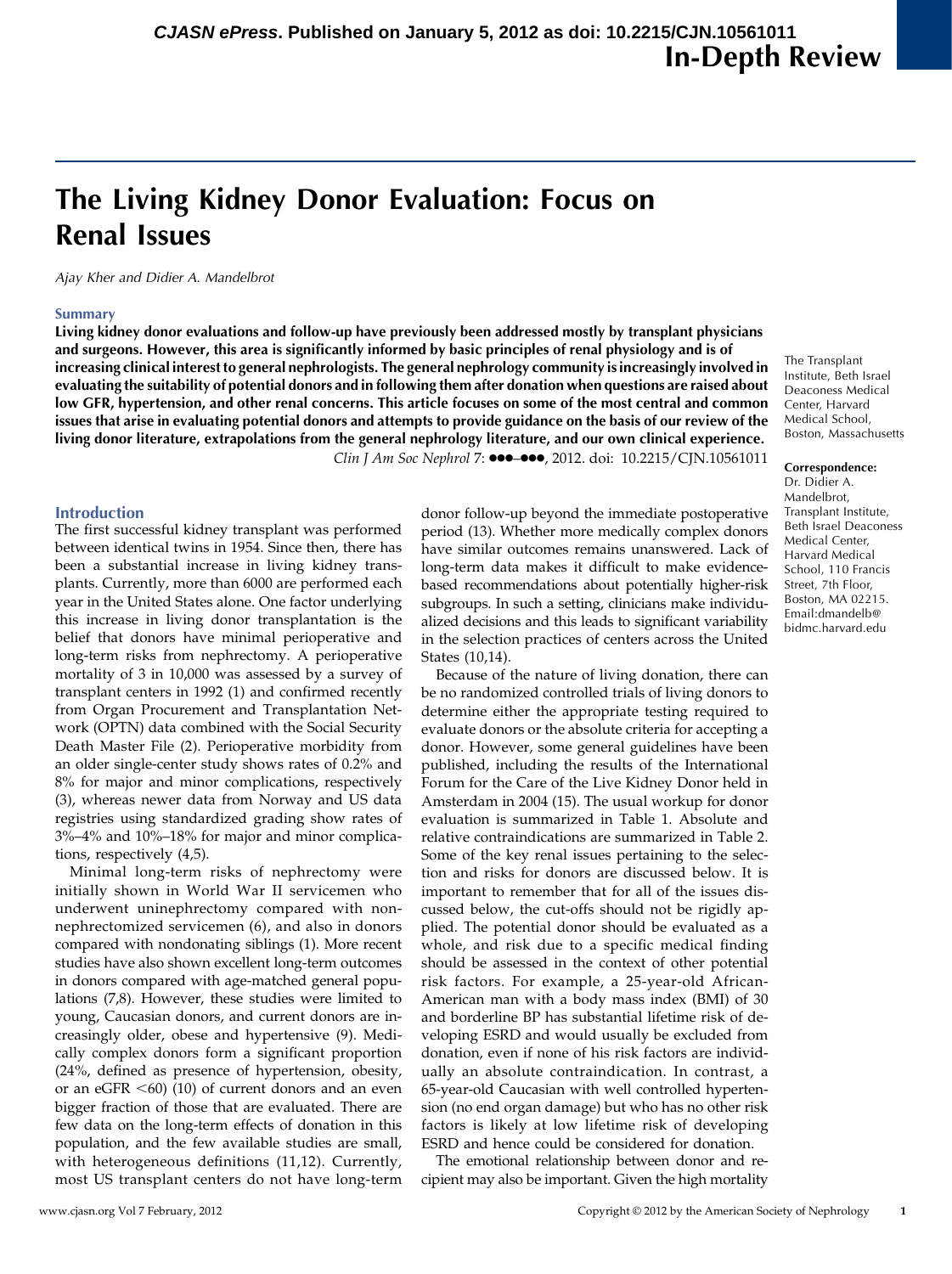of prolonged dialysis, some donors may wish to accept higher risks than might typically be recommended. For example, someone wishing to donate to a spouse might accept higher than usual risk from donation to derive direct benefits from having a healthy spouse. In such a situation, it may be reasonable to proceed with donation, after thorough discussion of the risks and informed consent. However, it is important to remember that the primary responsibility of the donor physician is to "first, do no harm," and hence to sometimes restrain motivated donors from harming themselves.

## Table 1. Evaluation of donors

| Blood group, HLA typing and cross-match<br>Assessment of BP and body mass index<br>Complete physical examination<br>Complete blood count and coagulation profile<br>Electrolytes and liver function tests<br>Fasting glucose and lipid profile<br>HbA1c or glucose tolerance test if high risk for diabetes<br>Pregnancy test (if indicated)<br>Infection screen<br>hepatitis B and C<br>syphilis |
|---------------------------------------------------------------------------------------------------------------------------------------------------------------------------------------------------------------------------------------------------------------------------------------------------------------------------------------------------------------------------------------------------|
| <b>HIV</b>                                                                                                                                                                                                                                                                                                                                                                                        |
| cytomegalovirus and Epstein-Barr virus                                                                                                                                                                                                                                                                                                                                                            |
| screening for tuberculosis                                                                                                                                                                                                                                                                                                                                                                        |
| if indicated: toxoplasma, strongyloides, trypanosoma, West<br>Nile, malaria and others                                                                                                                                                                                                                                                                                                            |
| Estimation of GFR by 24-h creatinine clearance or                                                                                                                                                                                                                                                                                                                                                 |
| measurement of GFR using iodinated or radioactive                                                                                                                                                                                                                                                                                                                                                 |
| isotopes                                                                                                                                                                                                                                                                                                                                                                                          |
| Urinalysis                                                                                                                                                                                                                                                                                                                                                                                        |
| Urine culture if indicated                                                                                                                                                                                                                                                                                                                                                                        |
| Assessment of proteinuria: 24-h protein excretion or<br>spot protein/creatinine ratio                                                                                                                                                                                                                                                                                                             |
| Chest radiograph                                                                                                                                                                                                                                                                                                                                                                                  |
| Electrocardiogram                                                                                                                                                                                                                                                                                                                                                                                 |
| Stress test and echocardiography as needed                                                                                                                                                                                                                                                                                                                                                        |
| Assessment of renal anatomy: Spiral computed<br>tomography or magnetic resonance angiography                                                                                                                                                                                                                                                                                                      |
| Cancer screening: prostate-specific antigen,                                                                                                                                                                                                                                                                                                                                                      |
| colonoscopy, mammography, Pap smear as<br>recommended for the general population                                                                                                                                                                                                                                                                                                                  |
|                                                                                                                                                                                                                                                                                                                                                                                                   |

## Age

Although older donors are more likely to have complex medical histories and lower GFRs, studies have shown similar outcomes in selected older donors versus younger donors for perioperative outcomes such as operative time, blood loss, and length of stay (16–18). With regard to longterm risks, older donors with potential risk factors for kidney disease, such as hypertension, are less likely than younger donors to have enough time for such risk factors to lead to kidney disease or for any kidney disease that develops to affect life expectancy (19). As a result, most US transplant programs currently do not have an upper age limit for accepting donors and are more flexible in applying exclusion criteria for renal risk factors in older donors (14). With respect to lower age limits, most programs do not consider donors aged <18 years and consider age of 18–21 years as a relative contraindication. Younger donors, even if without risk factors for kidney disease at the time of evaluation, may still develop diabetes, hypertension, obesity, or other renal risk factors, and have more time for these risk factors to progress to CKD and ultimately ESRD. Support for this notion is provided by OPTN data, which show that most of the donors that were placed on the transplant waiting list had donated between the ages of 18 and 34 years and developed ESRD  $>15$  years after donation (20). Younger potential donors with presence of even borderline risk factors are likely at higher long-term risk and we would recommend using the exclusion criteria more stringently in this population.

## **GFR**

A direct measure of GFR using iodinated or radioactive isotopes is ideal for evaluating kidney function in donors. However, most US centers do not have these measures available and use 24-hour urine collections to calculate creatinine clearance (14). These urine collections are subject to patient error, but the adequacy of collections can usually be confirmed if they contain 20–25 mg creatinine/kg body weight for men and 15–20 mg/kg for women (21,22). eGFR based on the Modification of Diet in Renal Disease, Chronic Kidney Disease Epidemiology Collaboration, and other equations based on serum creatinine has been compared with measured GFR, although not with creatinine

| Table 2. Absolute and relative contraindications                                                                                                                                                                                                                                                                                                                             |                                                                                                                                                                                                                                                                                                                                                                                             |  |  |  |
|------------------------------------------------------------------------------------------------------------------------------------------------------------------------------------------------------------------------------------------------------------------------------------------------------------------------------------------------------------------------------|---------------------------------------------------------------------------------------------------------------------------------------------------------------------------------------------------------------------------------------------------------------------------------------------------------------------------------------------------------------------------------------------|--|--|--|
| Absolute Contraindications                                                                                                                                                                                                                                                                                                                                                   | Relative Contraindications                                                                                                                                                                                                                                                                                                                                                                  |  |  |  |
| Age $\leq$ 18 yr<br>Mentally incapable of making informed decision<br>Uncontrolled hypertension or hypertension with end organ damage<br><b>Diabetes</b><br>BMI > 35<br>Active malignancy or incompletely treated malignancy<br>Untreated psychiatric conditions<br>Nephrolithiasis with high likelihood of recurrence<br>Evidence of donor coercion<br>Persistent infection | Age 18–21 yr<br>Creatinine clearance $\leq$ 2 SD below mean for age<br>Hypertension in non-Caucasian race<br>Hypertension in young donor<br>Prediabetes in young donor<br>BMI > 30<br>Microalbuminuria or proteinuria<br>Bleeding disorder<br>History of thrombosis or embolism<br>Nephrolithiasis<br>History of malignancy, especially if metastatic<br>Significant cardiovascular disease |  |  |  |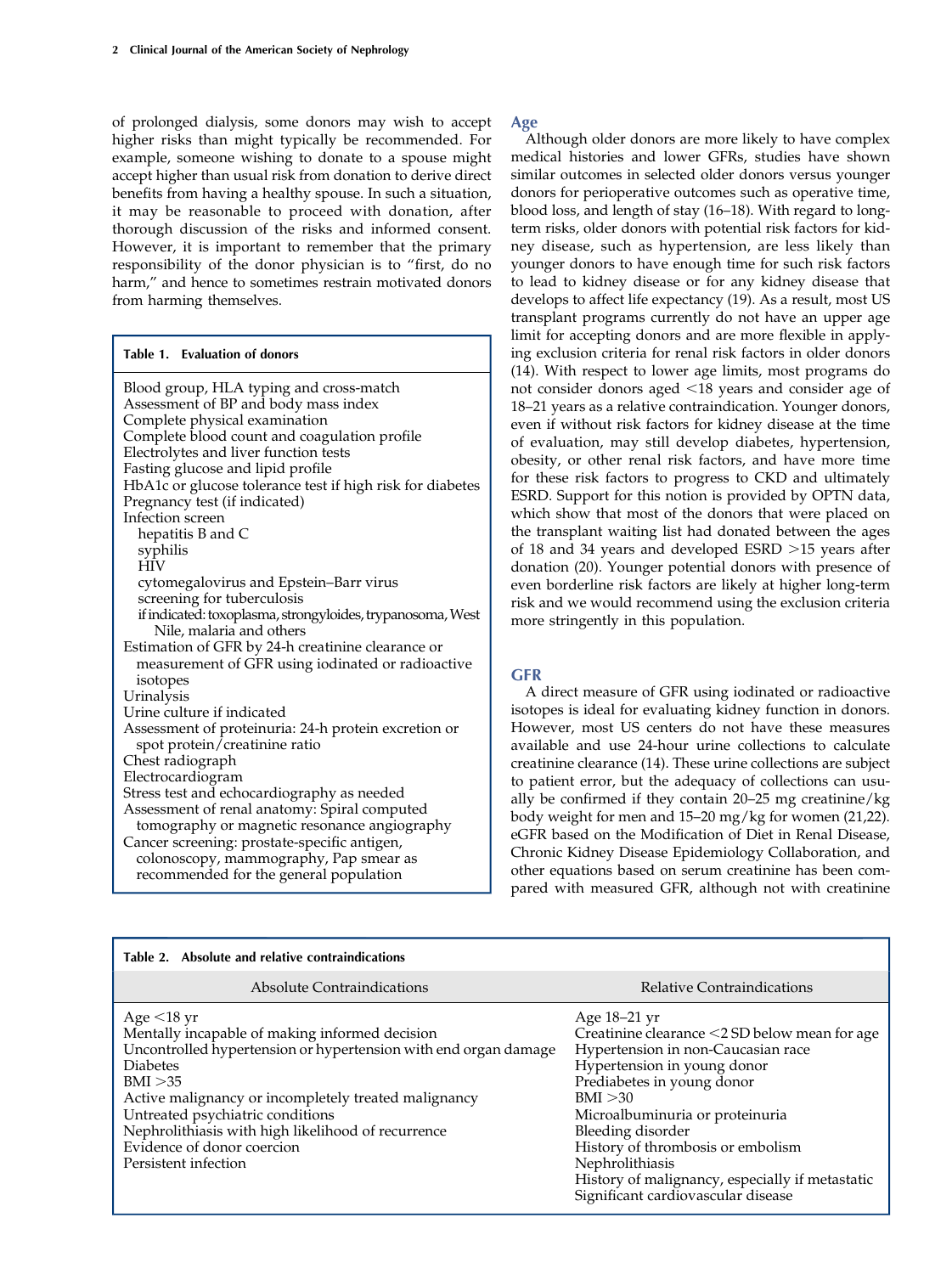clearance, and is unreliable for evaluation of donors and thus should be avoided (23,24). Although many programs have reported using a lower limit for creatinine clearance of 80 ml/min per 1.73 m<sup>2</sup> (14), the use of a single cut-off value does not take into account the well known decline in the GFR with aging (23,25–27). Therefore, to identify potential donors at increased risk of developing ESRD, cutoffs should vary based on age. Unfortunately, there are relatively few published data on kidney function in normal populations stratified by age. The best available creatinine clearance data comes from the Baltimore study in 1976, and is summarized in Table 3 (27). Creatinine clearance is usually 10%–20% higher than the GFR, and several tables of GFRs stratified by age have been published. For example, the Kidney Disease Outcomes Quality Initiative guidelines (28) reproduce data from the Baltimore study in 1950, which used inulin clearance to measure the GFR (25). However, these measures were on hospitalized patients and included 12 or fewer participants in each age group, and thus are not a good representation of the general population. More recent studies (23,29) reported iothalamate GFRs in a large number of participants who donated kidneys. These data do not represent true cross-sections of the population, but may help guide programs using measured GFRs in potential donors.

Although various reports of normal kidney function stratified by age differ somewhat, due to the technique used and the proportion of patients with medical problems that are included, the importance of using different cut-offs depending on the age of the potential donor can be seen from any of the reports. For example, Table 3 shows that a creatinine clearance of 80 ml/min per  $1.73$  m<sup>2</sup> would be of relatively little concern for a 66-year-old donor, because that value is within 2 SDs of the mean for that age and there are relatively few years at risk during which that donor might develop ESRD. In contrast, the same GFR of 80 ml/min per 1.73 m<sup>2</sup> in a 30-year-old donor is much lower than 2 SDs below the mean for that age, and the 30-year-old donor has substantially more years at risk during which he or she will have declining kidney function and might develop ESRD. By definition, excluding donors with creatinine clearance or a GFR below the mean for age - 2 SD would exclude the 2.2% of the population with the lowest kidney function. Of note, males have a higher mean GFR for age than females, but these sex differences disappear after correction for body surface area (23).

No prospective study has determined what threshold should be used for selecting donors for either measured GFR, creatinine clearance, or creatinine-based equations. A frequently cited study by Nordén et al. (30) showed that transplants from living donors with a GFR  $<80$  ml/min (not adjusted for body surface area) had graft survival worse than living transplants with higher GFR and similar to cadaveric transplants. This highlights the fact that the evaluation of kidney function is important not only to protect the health of a donor, but also to ensure adequate function for the recipient. Based on the study by Nordén et al. (30), 80 ml/min is a rough guide as to the minimum donor GFR required for most recipients. However, there are cases in which accepting a lower GFR might be acceptable for both donor and recipient. For example, a 70-year-old donor with a creatinine clearance of  $78$  ml/min per  $1.73$  m<sup>2</sup> has renal function that is within 2 SDs of the mean for his age, and would likely provide adequate renal function for a 70-year-old recipient.

# Racial Variation

It is well recognized that African Americans have a higher incidence of ESRD than Caucasians (31,32). Similarly, the incidence of renal failure is higher in African Americans after donation compared with other races. Analysis of OPTN data reveals that African Americans comprised only 14% of living kidney donors but were 43% of former donors who were listed for transplant (20). Higher incidence of hypertension, diabetes, CKD, and cardiovascular disease has been noted in African-American former donors compared with Caucasians; however, this higher incidence is similar to that of African Americans in the general population (National Health and Nutrition Examination Survey data) (33). When African-American donors were compared with their race-matched NHANES controls in terms of post-donation mortality, the African-American donors had a lower mortality, similar to lower mortality seen in other donors compared with controls (2). Recent evidence suggests that the higher incidence of FSGS and hypertension-related ESRD in African Americans is associated with specific polymorphisms in gene APOL1 (34). Approximately 10% of African Americans possess two risk alleles, whereas 49% lack risk alleles. A recent study suggests that deceased donor kidneys with two risk alleles are associated with earlier and higher rates

| Measured creatinine clearance according to age<br>Table 3. |                                                                    |    |             |              |  |  |  |
|------------------------------------------------------------|--------------------------------------------------------------------|----|-------------|--------------|--|--|--|
| Age $(yr)$                                                 | Mean Creatinine Clearance<br>$\text{m1/min per } 1.73 \text{ m}^2$ | SD | Mean $-$ SD | Mean $-2$ SD |  |  |  |
| $17 - 24$                                                  | 140                                                                | 12 | 128         | 116          |  |  |  |
| $25 - 34$                                                  | 140                                                                | 21 | 119         | 98           |  |  |  |
| $35 - 44$                                                  | 133                                                                | 20 | 113         | 93           |  |  |  |
| $45 - 54$                                                  | 127                                                                | 17 | 110         | 93           |  |  |  |
| $55 - 64$                                                  | 120                                                                | 16 | 104         | 88           |  |  |  |
| $65 - 74$                                                  | 110                                                                | 16 | 94          | 78           |  |  |  |
| $75 - 84$                                                  | 97                                                                 | 16 | 81          | 65           |  |  |  |
| Modified from Rowe et al. (27).                            |                                                                    |    |             |              |  |  |  |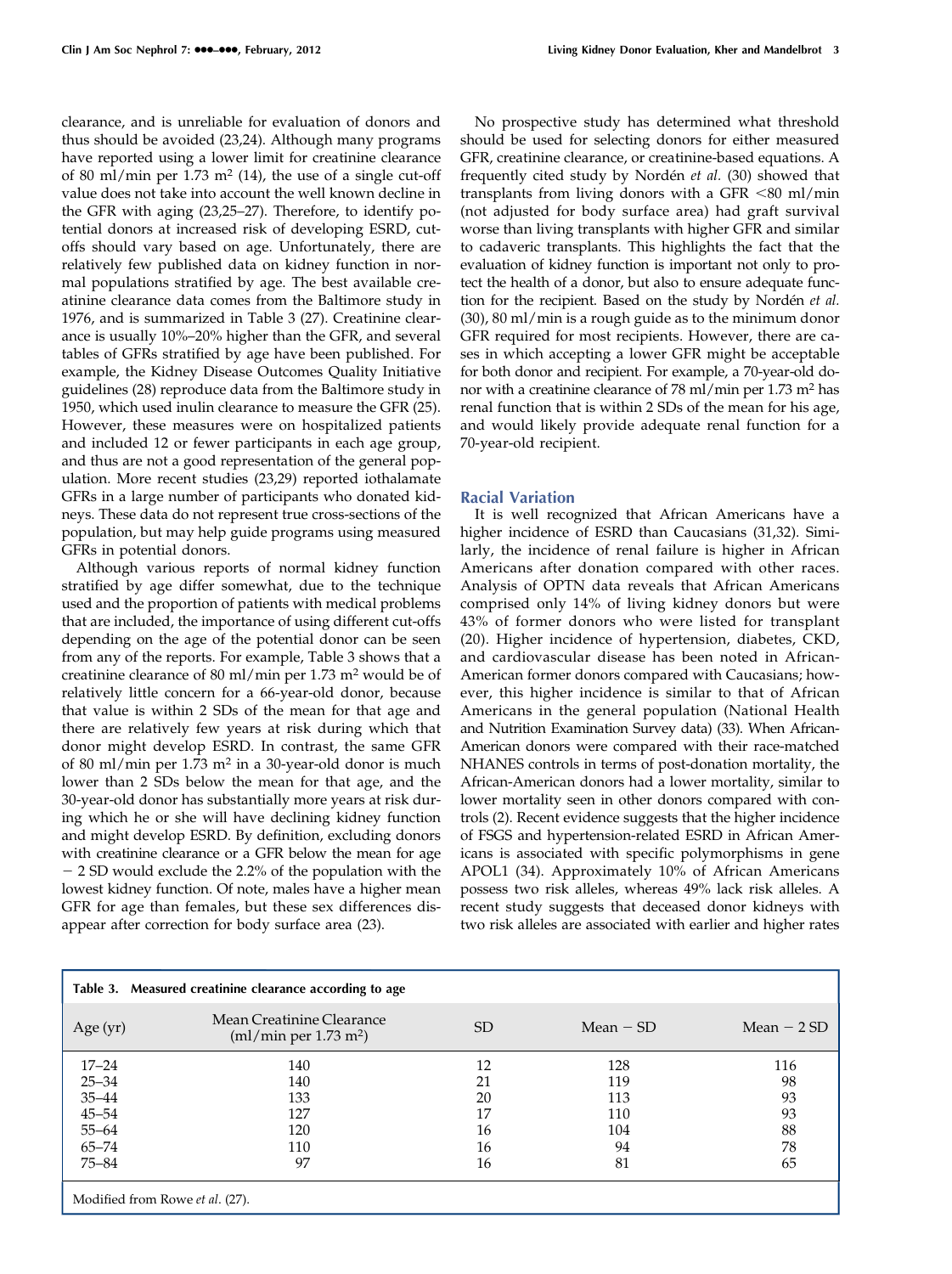of graft loss in recipients (35). Although there are currently no data on the effect of risk allele testing on future outcomes in donors, if the predictive value of APOl1 is confirmed in future studies, then it may allow for exclusion of African Americans with these two risk alleles and allow others to be safely accepted.

## Hypertension

Donors should be screened for hypertension with two or more properly measured, seated BP readings on two or more visits (36). If BP is high and there is concern for white-coat hypertension, then ambulatory BP monitoring should be considered (36). The risks of donation in mild, well controlled hypertension are not well documented. This leads to substantial variability in inclusion and exclusion of such donors. Although 47% of US programs will exclude potential donors taking any antihypertensive medications, 41% of programs will accept patients with well controlled hypertension taking a single agent and exclude donors taking more than one medication (14). Good short-term outcomes have been shown in selected Caucasian donors with mild hypertension (37). In considering a donor with hypertension, we suggest that evidence for end organ damage (left ventricular hypertrophy and retinopathy) should be sought and used to exclude the candidate. We agree with the Amsterdam forum recommendations that candidates with  $BP >140/90$  are not acceptable as donors but some with easily controlled BP with certain other defined criteria (e.g., age  $>50$  years, GFR  $>80$  ml/min, urine albumin  $<$ 30 mg/d) may be considered low risk for developing kidney disease and hence acceptable as donors (15). The safety of donation under such circumstances has predominantly been studied in Caucasians, and other races, especially African Americans, are at an increased risk for developing ESRD. Therefore it is reasonable to limit acceptance of hypertensive donors to well selected Caucasians.

# Diabetes Mellitus

Subjects with diabetes or prediabetes or those at high risk for diabetes if living with single kidney may be at higher risk for developing diabetic nephropathy and may have faster progression of nephropathy. All donors should be evaluated with fasting blood glucose. Even if fasting sugars are not elevated, candidates with risk factors for diabetes such as a first-degree relative with diabetes, gestational diabetes, or  $BMI >30$ —should undergo a glucose tolerance test or HgbA1c test (Table 4). Recently revised American Diabetes Association guidelines describe the use of these tests to diagnose diabetes and prediabetes (38). Candidates with prediabetes may not be appropriate for donation, especially in the presence of any other risk factors for diabetic nephropathy, including obesity, hypertension, or proteinuria. In the absence of any other risk factors, careful informed consent and adequate understanding by the candidate of potential risks must be confirmed.

## **Obesity**

There is increasing recognition of the fact that obesity is associated with proteinuria and hypertension, and may lead to ESRD (39). Praga et al. showed that after uninephrectomy

| Table 4. Diagnosis of prediabetes and diabetes |  |  |  |             |                 |
|------------------------------------------------|--|--|--|-------------|-----------------|
|                                                |  |  |  | Prediabetes | <b>Diabetes</b> |
|                                                |  |  |  |             |                 |

| Fasting plasma glucose                                                     | $100 - 125$ | >126       |  |
|----------------------------------------------------------------------------|-------------|------------|--|
| (mg/dl)<br>2-h plasma glucose                                              | 140-199     | $\geq$ 200 |  |
| with 75-g oral                                                             |             |            |  |
| glucose tolerance test                                                     |             |            |  |
| $HbA1C$ (%)                                                                | $5.7 - 6.4$ | $\geq 6.5$ |  |
| Reproduced with permission from the American Diabetes<br>Association (38). |             |            |  |

for various diseases, those who were obese were dramatically more likely to develop proteinuria or renal dysfunction (40). BMI  $>$ 30 also increases minor wound-related surgical complications from donor nephrectomy, although not major complications (41). A meta-analysis showed that most studies following obese donors were heterogeneous and had short follow-up, and that the two studies with somewhat longer follow-up (4 and 6 years) had conflicting results on GFR changes compared with nonobese donors (12). A more recent study showed that obese donors  $(BMI > 30)$  are not at higher risk for reduced renal function compared with nonobese donors at a mean follow-up of 11 years. The authors found a higher incidence of hypertension and cardiovascular risk factors in obese donors, although this was similar to that found in a matched cohort from the NHANES (42). BMI  $>35$  is considered a contraindication to donating by most centers (14), but factors such as muscle mass, body shape, and other risk factors should be considered in assessing the BMI. Overweight donors should be advised to lose weight before donating, and the potential risks of being overweight should be carefully discussed.

#### Proteinuria

Because proteinuria is potentially a sign of renal disease, a person with significant, persistent proteinuria should not be a donor. The main exception is orthostatic proteinuria, which can be diagnosed in those aged  $<$ 30 years using a split urine collection (43). Transient proteinuria due to factors such as intensive exercise can be shown to be nonpathologic by repeat collections. Most US programs measure proteinuria using a 24-hour urine collection and use variable exclusion criteria, ranging from 150 mg to 300 mg daily (14). Many nephrologists advocate using albuminuria as an adjunct or better measure of glomerular abnormality, and 30 mg daily is a standard cut-off for albuminuria  $(44)$ . Proteinuria  $>300$ mg or albuminuria  $>$ 30 mg would usually be an exclusion to donation, especially in the presence of any other risk factor for kidney disease.

## Hematuria

Isolated hematuria may be urological (including stones or tumors) or glomerular. Imaging and cystoscopy address urological causes. For glomerular hematuria, a renal biopsy is required to distinguish IgA nephropathy and other causes of renal disease from normal histology. In a recent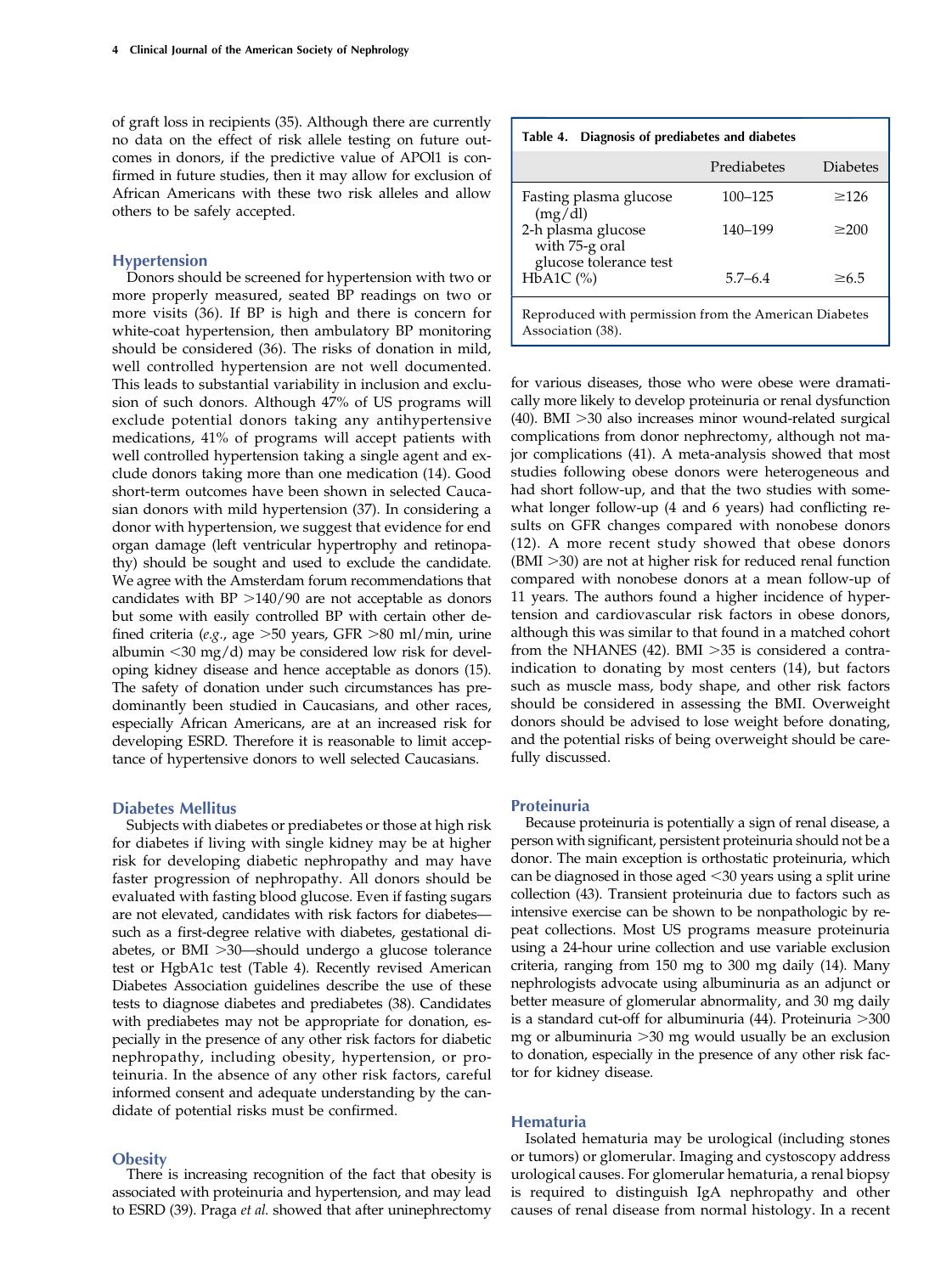study from Israel, asymptomatic, isolated, persistent microscopic hematuria in 16–25 year olds was associated with a low but increased rate of progression to ESRD (0.7% versus 0.045% in those without hematuria) over 20 years (45). Usually, a benign cause must be confirmed before accepting a donor with hematuria.

## Nephrolithiasis

Recurrent nephrolithiasis after donation is a concern because it could lead to obstruction of the single kidney and may contribute to future renal dysfunction. However, highresolution imaging performed on donors often identifies small, asymptomatic stones. A history of recurrent or multiple stones is usually a contraindication to donation. However, timed urine collections to look for metabolic risk factors for recurrent stones can help assess the risk of recurrent stones in borderline cases, such as those with  $\leq$ 2-mm calcifications on imaging, a remote history of stones or poor documentation that a prior episode of pain was due to stones. Contraindications for donation include struvite stones, cystinuria, and primary hyperoxaluria. Seventy-seven percent of US programs consider accepting donors with a history of stones (46).

#### Inherited Renal Diseases

A complete family history of kidney diseases, especially for the cause of renal failure in a genetically related recipient, is critical to the donor evaluation. For example, a strong family history of diabetic nephropathy is usually a contraindication to donation, especially in a young potential donor. In donors with a family history of polycystic kidney disease, ultrasound or computed tomography is highly sensitive in ruling out cystic disease, especially in those aged  $>$ 30 years (47). In younger donors, polycystic kidney disease can only be ruled out by genetic testing; however, it requires identification of the specific mutation in the recipient.

Selection of donors is a complex process, and with the limited data available it is impossible to make exclusion criteria that are applicable to all donors. Hence, it is important to evaluate donors in totality and use the exclusion criteria in the context of other findings. Because younger donors are more likely to have time for any renal risk factors to lead to ESRD, we recommend being more stringent in their selection but would be more willing to accept healthy elderly donors with mild single abnormalities. Overall, the currently available data are reassuring for the short-term and long-term health of donors. However, there is a lack of long-term data for medically complex donors and we believe it is our responsibility to ensure that this gift is not to their detriment and that we give them accurate information about their risks. We support widespread and long-term follow-up of all living donors.

#### Acknowledgment

This work was supported by the Julie Henry Fund of the Transplant Institute at the Beth Israel Deaconess Medical Center.

## Disclosures

None.

#### References

- 1. Najarian JS, Chavers BM, McHugh LE, Matas AJ: 20 years or more of follow-up of living kidney donors. Lancet 340: 807–810, 1992
- 2. Segev DL, Muzaale AD, Caffo BS, Mehta SH, Singer AL, Taranto SE, McBride MA, Montgomery RA: Perioperative mortality and long-term survival following live kidney donation. JAMA 303: 959–966, 2010
- 3. Johnson EM, Remucal MJ, Gillingham KJ, Dahms RA, Najarian JS, Matas AJ: Complications and risks of living donor nephrectomy. Transplantation 64: 1124–1128, 1997
- 4. Mjøen G, Øyen O, Holdaas H, Midtvedt K, Line PD: Morbidity and mortality in 1022 consecutive living donor nephrectomies: Benefits of a living donor registry. Transplantation 88: 1273–1279, 2009
- 5. Patel S, Cassuto J, Orloff M, Tsoulfas G, Zand M, Kashyap R, Jain A, Bozorgzadeh A, Abt P: Minimizing morbidity of organ donation: Analysis of factors for perioperative complications after living-donor nephrectomy in the United States. Transplantation 85: 561–565, 2008
- 6. Narkun-Burgess DM, Nolan CR, Norman JE, Page WF, Miller PL, Meyer TW: Forty-five year follow-up after uninephrectomy. Kidney Int 43: 1110–1115, 1993
- 7. Fehrman-Ekholm I, Elinder CG, Stenbeck M, Tydén G, Groth CG: Kidney donors live longer. Transplantation 64: 976–978, 1997
- 8. Ibrahim HN, Foley R, Tan L, Rogers T, Bailey RF, Guo H, Gross CR, Matas AJ: Long-term consequences of kidney donation. N Engl J Med 360: 459–469, 2009
- 9. Davis CL, Cooper M: The state of U.S. living kidney donors. Clin J Am Soc Nephrol 5: 1873–1880, 2010
- 10. Reese PP, Feldman HI, McBride MA, Anderson K, Asch DA, Bloom RD: Substantial variation in the acceptance of medically complex live kidney donors across US renal transplant centers. Am J Transplant 8: 2062–2070, 2008
- 11. Ommen ES, Winston JA, Murphy B: Medical risks in living kidney donors: Absence of proof is not proof of absence. Clin J Am Soc Nephrol 1: 885–895, 2006
- 12. Young A, Storsley L, Garg AX, Treleaven D, Nguan CY, Cuerden MS, Karpinski M: Health outcomes for living kidney donors with isolated medical abnormalities: A systematic review. Am J Transplant 8: 1878–1890, 2008
- 13. Mandelbrot DA, Pavlakis M, Karp SJ, Johnson SR, Hanto DW, Rodrigue JR: Practices and barriers in long-term living kidney donor follow-up: A survey of U.S. transplant centers. Transplantation 88: 855–860, 2009
- 14. Mandelbrot DA, Pavlakis M, Danovitch GM, Johnson SR, Karp SJ, Khwaja K, Hanto DW, Rodrigue JR: The medical evaluation of living kidney donors: A survey of US transplant centers. Am J Transplant 7: 2333–2343, 2007
- 15. Delmonico F; Council of the Transplantation Society: A report of the Amsterdam Forum on the Care of the Live Kidney Donor: Data and medical guidelines. Transplantation 79[Suppl]: S53-S66, 2005
- 16. Dols LF, Kok NF, Roodnat JI, Tran TC, Terkivatan T, Zuidema WC, Weimar W, Ijzermans JN: Living kidney donors: Impact of age on long-term safety. Am J Transplant 11: 737–742, 2011
- 17. Jacobs SC, Ramey JR, Sklar GN, Bartlett ST: Laparoscopic kidney donation from patients older than 60 years. J Am Coll Surg 198: 892–897, 2004
- 18. Neipp M, Jackobs S, Jaeger M, Schwarz A, Lueck R, Gwinner W, Becker T, Klempnauer J: Living kidney donors >60 years of age: Is it acceptable for the donor and the recipient? Transpl Int 19: 213– 217, 2006
- 19. Steiner RW: 'Normal for now' or 'at future risk': A double standard for selecting young and older living kidney donors. Am J Transplant 10: 737–741, 2010
- 20. Gibney EM, King AL, Maluf DG, Garg AX, Parikh CR: Living kidney donors requiring transplantation: Focus on African Americans. Transplantation 84: 647–649, 2007
- 21. Kampmann J, Siersbaek-Nielsen K, Kristensen M, Hansen JM: Rapid evaluation of creatinine clearance. Acta Med Scand 196: 517–520, 1974
- 22. Folin O: Laws governing the chemical composition of urine. Am J Physiol 13: 66–115, 1905
- 23. Rule AD, Gussak HM, Pond GR, Bergstralh EJ, Stegall MD, Cosio FG, Larson TS: Measured and estimated GFR in healthy potential kidney donors. Am J Kidney Dis 43: 112–119, 2004